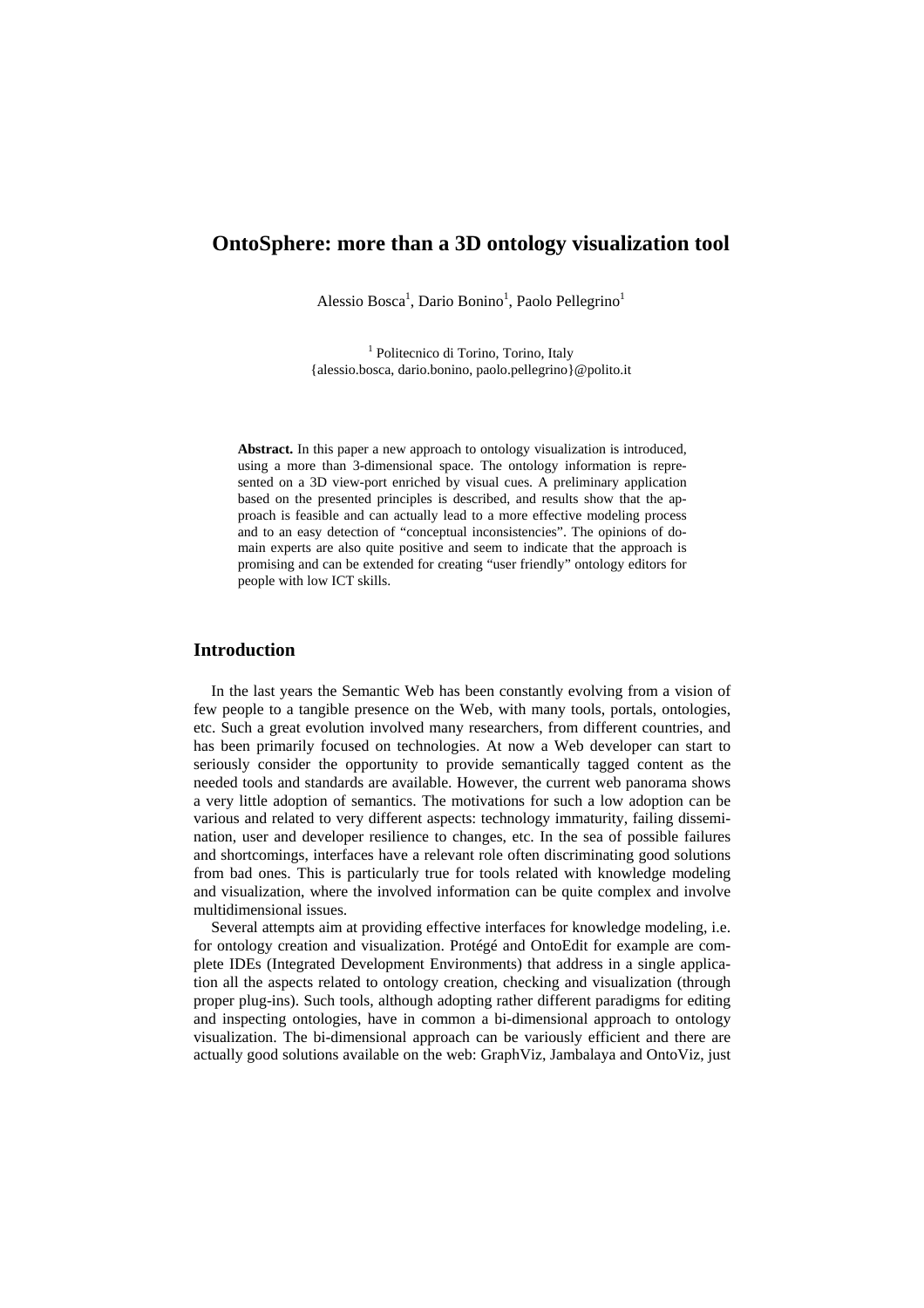for naming a few. Nevertheless, mapping the many dimensions involved by an ontology like the concepts hierarchy, the semantic relationships, the instances and the possible axioms defining a given knowledge domain, on only two dimensions can sometimes be too restrictive.

In this paper we propose a new approach and a new application called OntoSphere for inspecting and, in a near future, for editing ontologies using a more than 3 dimensional space. The proposed approach visualizes the mere topological information on a 3D view-port, thus leveraging one more dimension with respect to the current solutions. This allows, at least, to better organize the visual occupation of represented data. Being the 3-dimensional view quite natural for humans, especially for what concerns navigation, the proposed approach can be more effective in browsing as it involves "manipulation-level" operations such as zooming, rotating, and translating objects. In addition, many more dimensions are introduced to convey information on the visualized knowledge model (meta-information). The extension of the subtrees lying under the currently viewed concepts is, for example, visually rendered by increasing the size of the visual cues adopted for them. The same approach is applied to colors, which are used to add insights on the representation: blue spheres, for example, indicate that the corresponding concepts are terminal nodes in the ontology. Transparency is used for distinguishing inherited, or inferred, from direct relationships; shapes are used for differentiating concepts and instances and so on.

Together with the ways to convey more information to the users through several visual dimensions, the proposed work also aims at tackling the space allocation issues for ontology visual models. In fact, in the traditional solutions, big ontologies can easily lead to overcrowded representations that are difficult to browse and that can be more confusing than aiding. Some attempts exist to overcome these problems, as in OntoRama, where the nodes being inspected are magnified with respect to the other nodes in the ontology. However, even these approaches tend to collapse when visualizing big ontologies such as SUMO, counting over than 20'000 concepts. The proposed application, instead adopts a dynamic collapsing mechanism and different views, at different granularities, for granting a constant navigability of the rendered model.

The paper is organized as follows: section 2 presents some related works while section 3 introduces the adopted approach and details the several solutions introduced for conveying information in efficient ways. Section 4 describes the technical implementation of the OntoSphere application and provides some preliminary results. Eventually section 5 provides conclusions and proposes some future works.

## **Related Work**

The existing techniques for the visualization of ontologies can be summarized in four main visual schemes, possibly cooperating in more complex scenarios: network, tree, neighborhood, and hyperbolic. The network view represents an ontology as a generic network of connected elements and is usually exploited when the knowledge elements cannot be conveniently organized in hierarchies. The tree (or hierarchical) view, instead, is generally used for more structured ontologies. However, the simple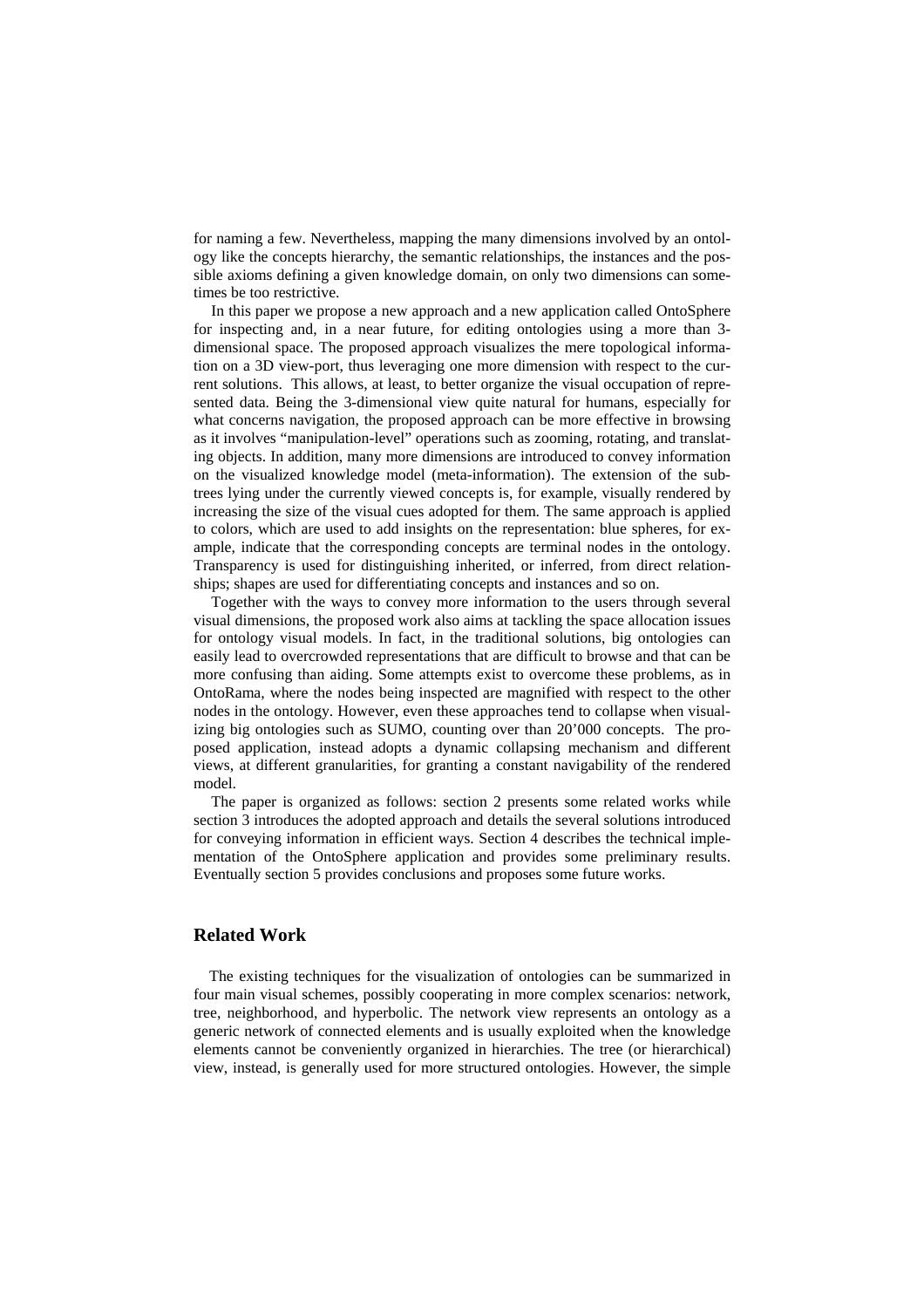hierarchical representation provided by this view is unable to represent connections between distinct sub-trees that violate the dominant taxonomic structure. In such a case, the connections violating the hierarchy are indicated in separate views, so complicating the navigation of the structure. The most common examples of tree views are based on indentation, as in file system browsers, or on diagrams with nodes and arcs. However, a treemap view has also been proposed by Schneiderman [1], at the Maryland University, which uses nested rectangles to represent sub-classes (Figure 1, C).



**Figure 1 - TreeViews: indented (A), nodes and arcs (B), TreeMap (C)** 

The main advantage of tree views is that they can be displayed with rather little effort in comparison with network-oriented views. More importantly, entire sub-trees can be easily collapsed (i.e., temporarily hidden) to concentrate the attention on the rest of the knowledge base. The next two schemes apply similar principles on network-based structures: in fact, both the neighborhood and the hyperbolic views (Figure 2) focus the attention on a chosen node and its nearest neighbors. In the former case only the semantically nearest nodes are displayed, whereas in the latter case the nodes are displaced onto a hemi-spherical surface, projected onto the visual window, therefore magnifying the central nodes while shrinking the peripheral nodes.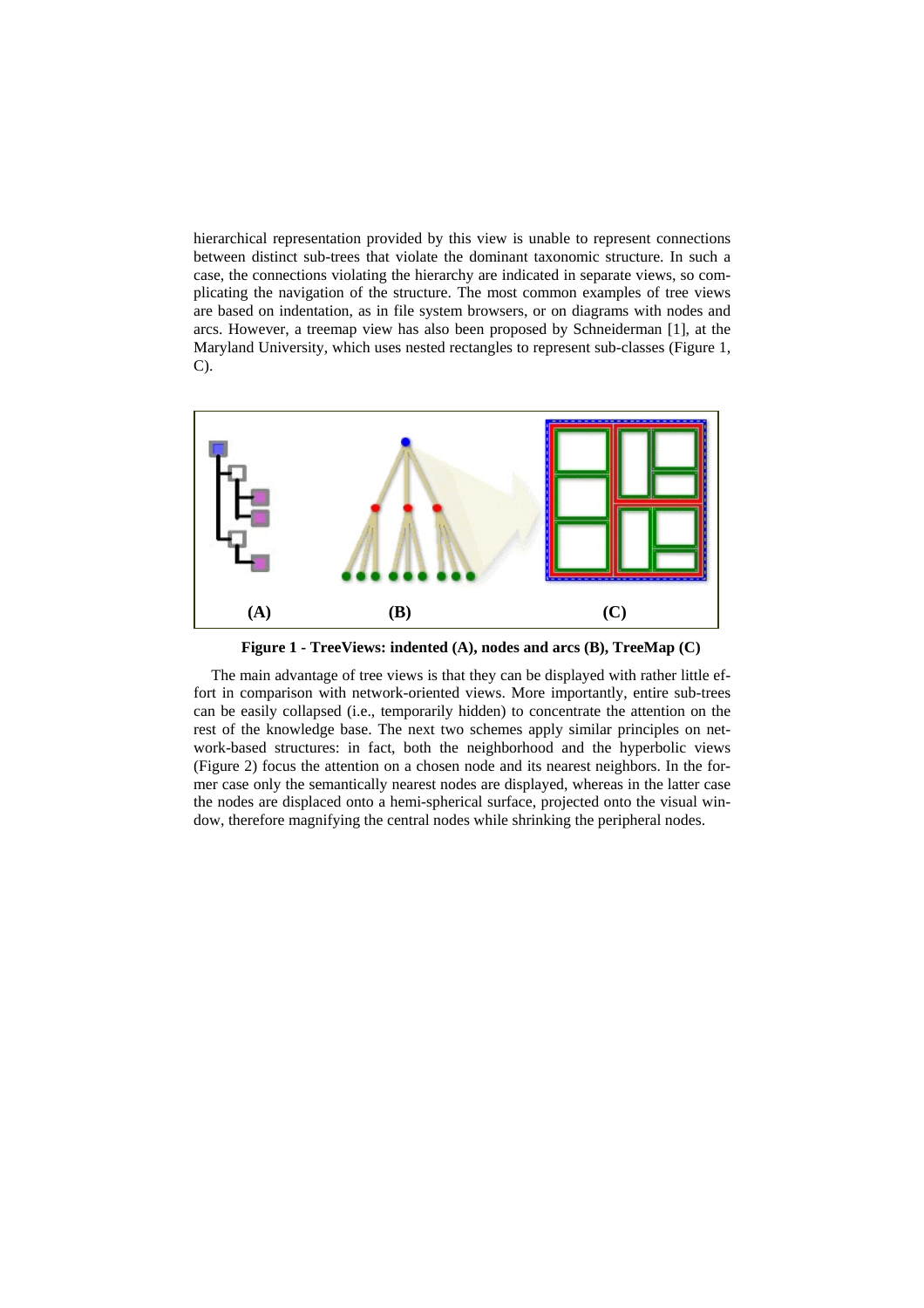

**Figure 2 - Neighborhood View (A), Hyperbolic View (B)** 

The aforementioned representation schemes have been utilized in numerous applications with assorted enhancements. Some of them are discussed in the next paragraphs.

Protégé [12, 6] is an open source ontology editor providing support for knowledge acquisition. Its framework natively allows the interactive creation and visualization of classes in a hierarchical view. Each concept in the tree can be displayed along with additional information about the related classes, properties, descriptions, etc., which can all be quickly edited. Other panels manage class instances, alternative user interfaces, queries, and possibly other extensions which can be easily added to the framework as plug-ins. Particularly, various plug-ins are available for enhancing the visualization of the ontology and are therefore here discussed.

The OntoViz [7] plug-in displays a Protégé ontology as a graph by exploiting an open source library optimized for graph visualization (GraphViz [ 5]). Intuitively, classes and instances are represented as nodes, while relations are visualized as oriented arcs. Both nodes and arcs are labeled and displaced in a way that minimizes overlapping, but not the size of the graph. Therefore, the navigation of the graph, enhanced only by magnification and panning tools, does not provide a good overall view of the ontology, as the graphical elements easily become indistinguishable.

This problem is less critical in Jambalaya [3, 8], another ontology viewer for Protégé, based on a treemap scheme or rather *nested interchangeable views*, namely Simple Hierarchical Multi-Perspective (SHriMP). SHriMP is a domain-independent visualization technique designed to enhance how people browse and explore complex information spaces. An animated view of the ontology graph facilitates the navigation and browsing at different levels of abstractions and details, both for classes and relations, while keeping low the learning curve through well-known zooming and hypertext link paradigms. However, text labels and symbols tend to overlap when the ontology grows in complexity and it is difficult to understand the relations among classes or instances.

TGViz [ 9], similarly to OntoViz, visualizes Protégé ontologies as graphs. In this case however, the displacement of nodes and arcs is computed using the spring layout algorithm implemented in the Java TouchGraph library [ 16]. The main advantage of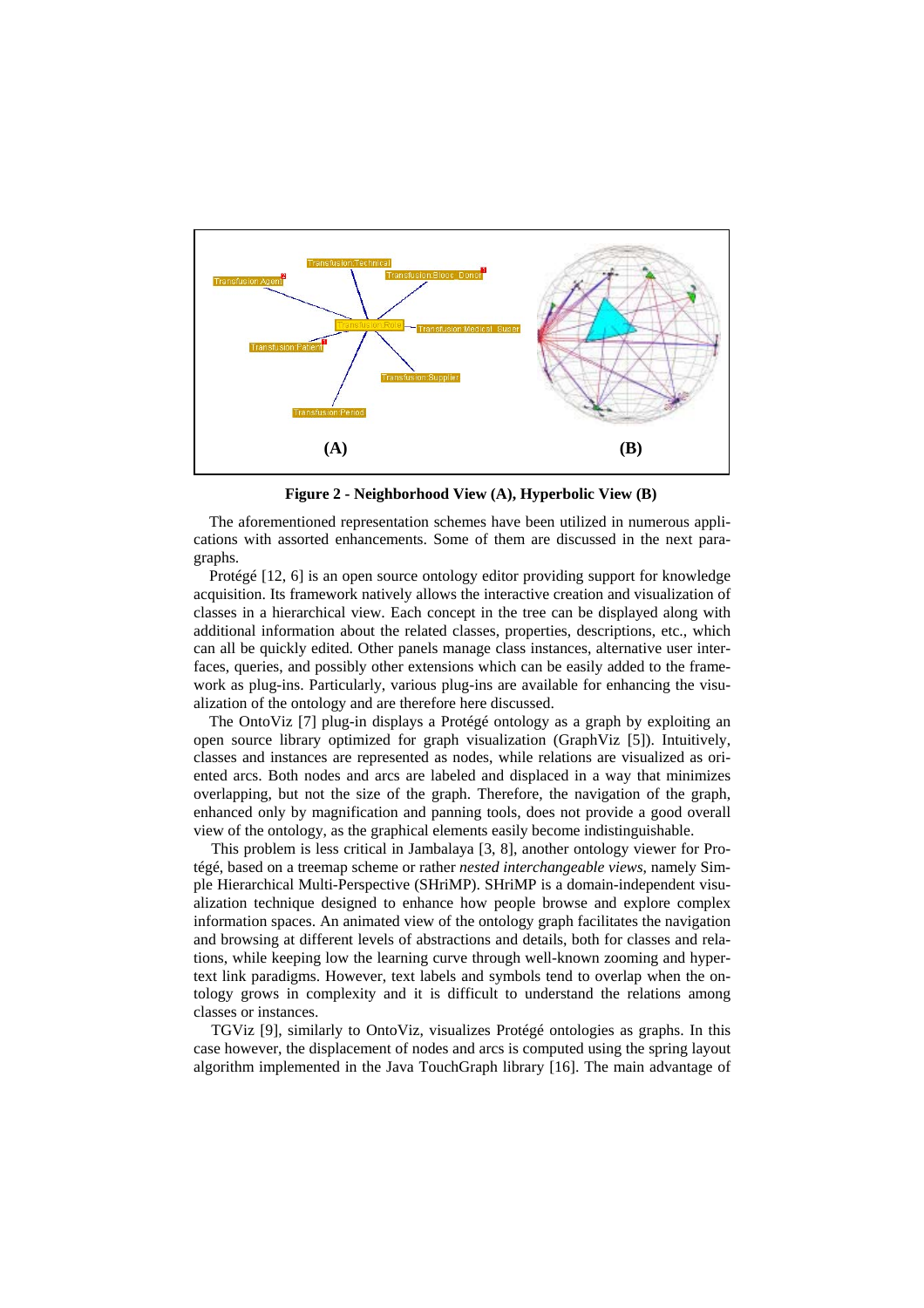this approach is the optimized exploitation of the bi-dimensional space in which the nodes and arcs are dynamically distributed. However, the level of detail is not adjusted according to the level of zoom, often resulting in overcrowded pictures.

The ezOWL [10] plug-in, differently from the previous viewers, enhances Protégé with a graph-based editing of ontologies, though reducing to a minimum the optimizations for the graph organization. Even in this case it may be difficult to maintain both a good understanding of the overall ontology and a sufficient level of detail about a chosen sub-graph.

OntoEdit [ 11] is a commercial Java-based tool that, similarly to Protégé, offers a graphical environment for the management and development of ontologies, and can be enhanced with various plug-ins. In particular, the Visualizer plug-in proposes a bidimensional graph-based view of the ontology using colored icons as nodes accompanied by contextual tooltips, such as colored borders or spots other than the usual labels, which unfortunately are often hidden or overlapping.

IsaViz [ 12] is another graph-based visual editor for RDF models based on the GraphViz library. In this case, the principal enhancement to the previously mentioned approaches based on graphs is the Radar View, which, similarly to Jambalaya, displays a simplified network overview of the overall ontology in a small window, highlighting the currently edited region in a rectangle. In addition, icons and colors are also exploited to concentrate information, while different visualization styles and layouts are supported through the GSS (Graph Style Sheet) language, derived from the well-known CSS (Cascading Style Sheet and SVG (Scalable Vector Graphics) W3C recommendations. However, it is still not possible to customize the level of details for big ontologies.

OntoRama [ 15] is an ontology browser for RDF models based on a hyperbolic layout of nodes and arcs. As the nodes in the center are distributed on more space than those near to the circumference, they are visualized with a higher level of detail, while maintaining a reasonable overview of the peripheral nodes. In addition to this pseudo-3D space, OntoRama also introduces the idea of *cloned* nodes. Since the browser supports generic ontologies, with properties for classes, multiple relations, sub-classing, and multiple inheritance, certain nodes and their sub-trees are cloned and visualized multiple times so that the number of crossed arcs can be reduced, and the readability enhanced. The duplicate nodes are displayed using an ad-hoc color in order to avoid confusion. Unfortunately, this application does not support editing and can only manage RDF data.

|                 |               | <b>View scheme</b> |                     |              |                   |  |  |  |
|-----------------|---------------|--------------------|---------------------|--------------|-------------------|--|--|--|
| Viewer / Plugin | <b>Editor</b> | <b>Network</b>     | <b>Hierarchical</b> | Neighborhood | <b>Hyperbolic</b> |  |  |  |
| Protégé         |               |                    |                     |              |                   |  |  |  |
| OntoViz         | ×             |                    |                     |              |                   |  |  |  |
| Jambalaya       | ×             |                    |                     |              |                   |  |  |  |
| <b>TGViz</b>    | ×             |                    |                     |              |                   |  |  |  |
| ezOwl           |               |                    |                     |              |                   |  |  |  |
| OntoEdit        |               |                    |                     |              |                   |  |  |  |
| Visualizer      |               |                    |                     |              |                   |  |  |  |

Eventually, the approaches and functionalities for each of the mentioned application are summarized in the following table.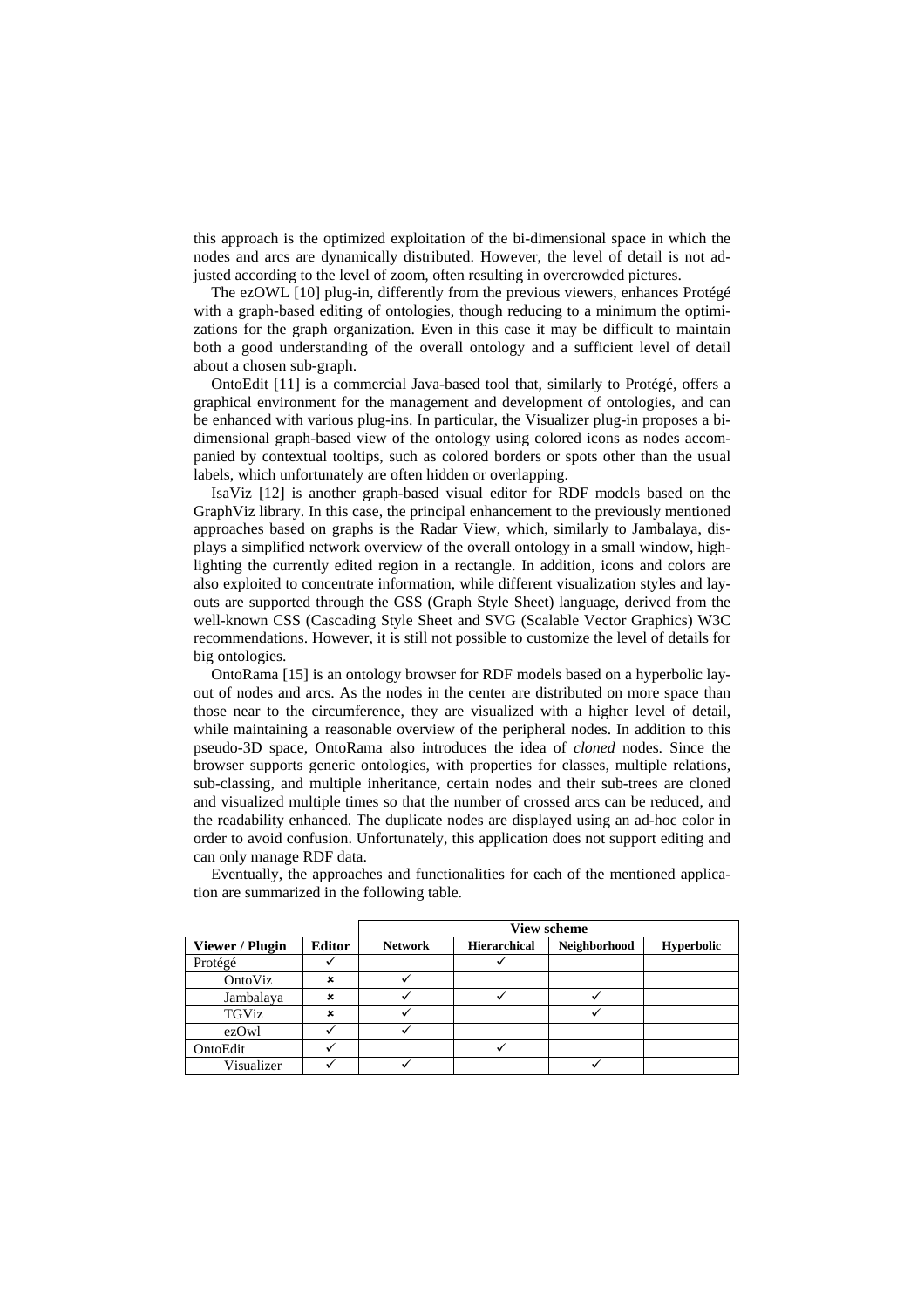| T<br>1sa<br>$\sqrt{1 + \pi}$<br><br>14 |  |  |  |
|----------------------------------------|--|--|--|
| $\sum_{i=1}^{n}$<br>. .                |  |  |  |

## **Proposed Approach.**

Applications for ontology visualization abstract from the formalism of the underlying data and graphically model the information contained in the knowledge base. Each tool presents the data according to its own approach but generally all of them share the same choice of a 2D space. Well known and widespread visualization tools as those mentioned in the previous section represent ontologies through a bidimensional paradigm; our approach, instead, leverages the use of a 3D space as a means to effectively represent and explore data through an intuitive interface.

Our application objective consists in enhancing the performances of current solutions in terms of completeness and readability; in fact OntoSphere application aims to graphically represent both the taxonomic and the not taxonomic links as well as selecting and presenting information on the screen at an appropriate detail level according to what is relevant to the user's interest. Furthermore, the tool intends to provide an intuitive navigation interface, featuring direct manipulation of the scene (rotation, panning, zoom, object selection, etc.) and designed to particularly meet the demands of domain experts who have little technical skills in the field of Semantic Web, and therefore specifically rely on graphical interfaces.

The choice of a three-dimensional environment constitutes our starting point in designing the tool, as a 3D space offers one more dimension than traditional 2D approaches to represent ontology data, so simplifying its interpretation.

In order to achieve completeness and readability, OntoSphere operates according to two different principles:

- To increase the number of "dimensions" (colors, shapes, transparency, etc.) which represent concepts features and convey additional information without adding the burden of further graphical elements, such as labels, on the scene.
- To automatically select which part of the Knowledge Base has to be displayed and the detail level that has to be used in the process, on the base of user interaction with the scene.

In particular, the latter guideline is particularly important for improving overall system performances since scale factor indeed constitutes a strong issue in visualizing complex graph structures like ontologies. As cardinality of elements increases, the number of items to be concurrently displayed on the screen worsens the graphical perception of the scene and complicates spotting details. When the amount of visualization space needed to represent all the information within the KB outnumbers the one available on the screen, a few options remain available: to scale down the whole image to the detriment of readability, to present on the screen just a portion of it and allow its navigation or to summarize the information in a condensed graph and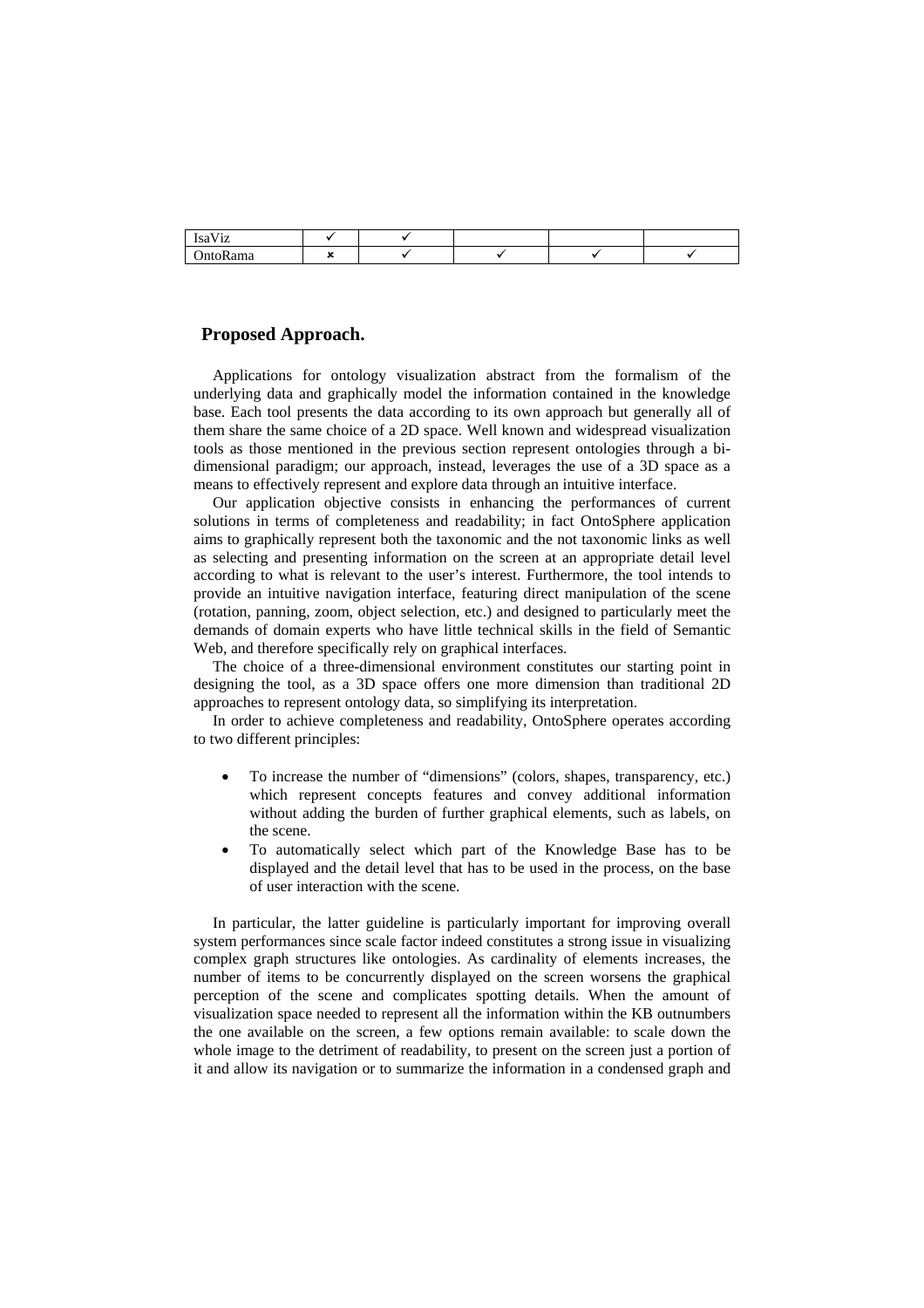provide means for its exploration and expansion. As the effectiveness of these options depends on the use case involved (consistency checking, domain comprehension, KB updates) a combined usage of them can offer a better approach.

In order to fulfill the demanded requirements, our solution consists in exploiting different scene mangers (RootFocus, TreeFocus and ConceptFocus SceneManagers) that present and organize the information on the screen, each one of them according to a differently detailed perspective. Such scenes interchange in managing the graphical space as user attention shifts from one concept to another and the attention focus is implicitly inferred from user's interaction with the scene (e.g., a concept selection with a mouse click). In this way we introduce the idea of "focusing" as the application capability of highlighting the elements of interest while leaving out the others.

The user interface we propose is very simple and pursues direct manipulation of the scene as rotations, panning and zoom; it allows to browse the ontology as well as to update it and to add new concepts and relations. Every concept within a given scene is clickable with two different results: a left click performs a focusing operation, shifting the scene to a more detailed level, while a right click maintains the current perspective and simply navigates through elements. For example, left-clicking on a concept in the global scene would lead to the visualization of the related concept tree while right clicking on it would lead to the visualization of its children in the same "earth-like" perspective, as explained in more details in the next sections.

#### **RootFocus Scene**

This perspective presents a big "earth-like" sphere bearing on its surface a collection of concepts represented as small spheres (Figure 3). The scene does not visualize any taxonomic information and only shows direct "semantic" relations between elements of the scene, usually a graph not fully connected.

Atomic nodes, the ones without any subclass, are smaller and depicted in blue while the others are colored in white and their size is proportional to the number of elements contained in their own sub-tree.

This view is particularly intended for representing the ontology primitives, i.e., the root concepts, but can also be used, during the navigation of the ontology, in order to visualize direct children of a given node; a pretty useful option in case of heavily subclassed concepts.

Topmost concepts within the ontology and the relations between them define the conceptual boundaries of the domain and provide a very good hint to the question: "what's the ontology about?"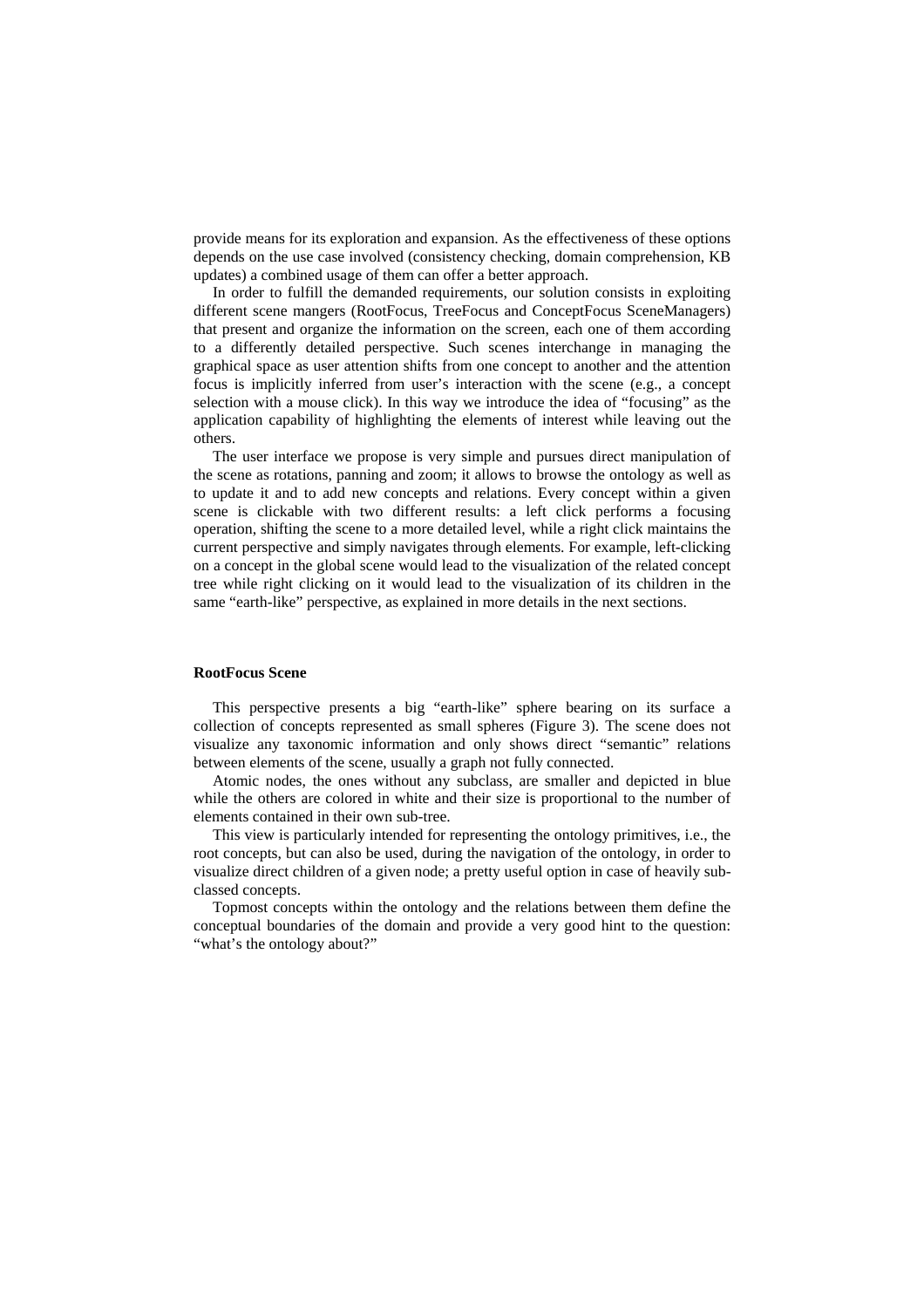

**Figure 3 - Global view** 

#### **TreeFocus Scene**

The scene shows the sub-tree originating from a concept; it displays the hierarchical structure as well as semantic relations between classes. Since use evidence proves that too many elements on the screen, at the same time, hinder user attention, the scene completely presents only three fully-expanded levels at a time and, as user browses the tree, the system automatically performs expansion and collapse operations in order to maintain a reasonable scene complexity. The reader may note in Figure 4 how focusing the attention on the concept "*ente\_pubblico\_locale*", on the left in the figure, causes (with a simple mouse click) the vanishing of the uninterested branches, then collapsed in their respective parents. Collapsed elements are colored in white and their size is proportional to the number of elements present in their sub-tree; instead concepts located at the same depth level within the tree have the same color in order to easily spot groups of siblings. Relations of type *Is\_a* within the scene are displayed with a neutral color (gray) and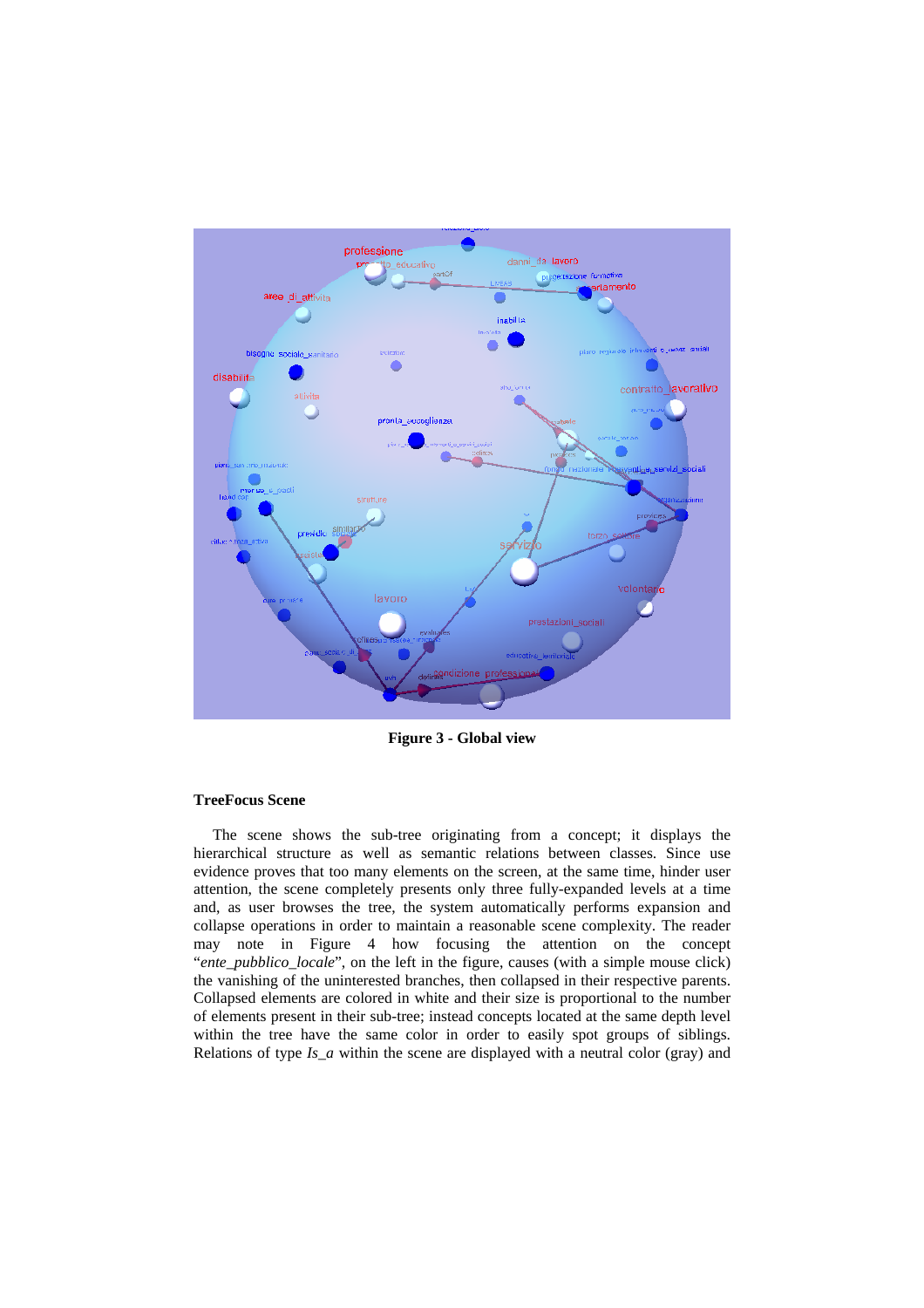without label, whereas other semantic relations involving two concepts already in the scene are displayed in red, accompanied by the name of the relation (as in the perspective described in the previous section). Otherwise, if an element of the tree is related to a node that is not present on the scene a small sphere is added for that node in the proximity of the given element, so terminating the end of the arrow: in such cases, incoming relations are represented with a green arrow, while outgoing links with a red one.



**Figure 4 - Sub-tree navigation scenes** 

#### **ConceptFocus Scene**

The perspective depicts all the available information about a single concept, at the highest possible level of detail; it reports the concept's children and parent(s), its ancestor root(s) and its semantic relations, both the ones directly declared for the given concept and the ones inherited from its ancestors. Semantic relations are drawn as arrows terminating in a small sphere (Figure 5): red if the relation is outgoing and green otherwise. Direct relations are drawn close to the concept and with an opaque color, while inherited ones are located a bit farther from the center and depicted with a fairly transparent color.

This scene is pretty useful during consistency checking operations because it ease the spotting of inconsistent concept or relations whenever a concept inherits from an ancestor a property that "conceptually" contrasts with other features of its own.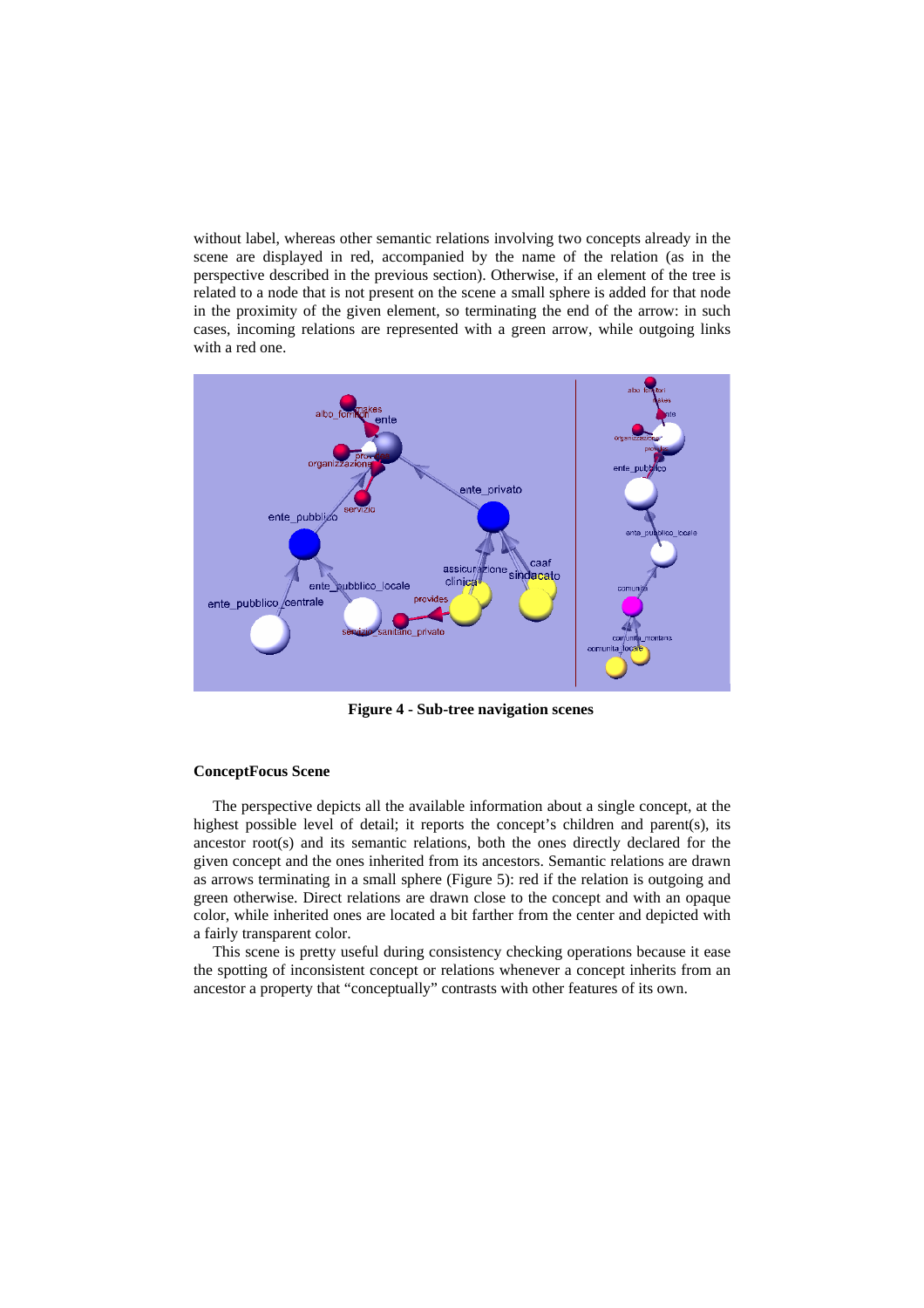

**Figure 5 - Detailed concept** 

## **Implementation and preliminary results**

The work presented in this paper has been entirely developed in Java. The choice is related to the current panorama of ontology editors and of tools for ontology creation and maintenance, which are in the majority of cases developed in this language. Among the other advantages, Java permits to use such tools in different operating environments, from devices with low computational power, to high performance workstations.

The visualization engine uses the Java 3D API to produce a three-dimensional interactive representation of ontology concepts and relationships. This API is directly linked with an underlying Open GL engine that provides the required graphics capabilities. The ontology related part, instead, is based upon the well-known Jena semantic framework from HP which allows to easily load, manage and modify ontologies and taxonomies written either in RDF, RDFS, DAML, OWL or N-triple. These two main parts are the core modules of the implemented application, conciliating in a single working space capabilities for visualizing and editing ontologies in various formats.

In order to understand if the proposed approach is valuable and scalable enough, the authors set up three different test beds. The first one assesses the compliance of the tool with the initial requirements; the second one evaluates the tool utility when it is applied to real world cases and the last test bed investigates whether the current deployment is able to manage complex ontologies or not.

In the first experiment the application has been tested according to the standards for agile development and for requirements satisfaction checking. All the modules composing the platform have been developed starting from a rather precise specification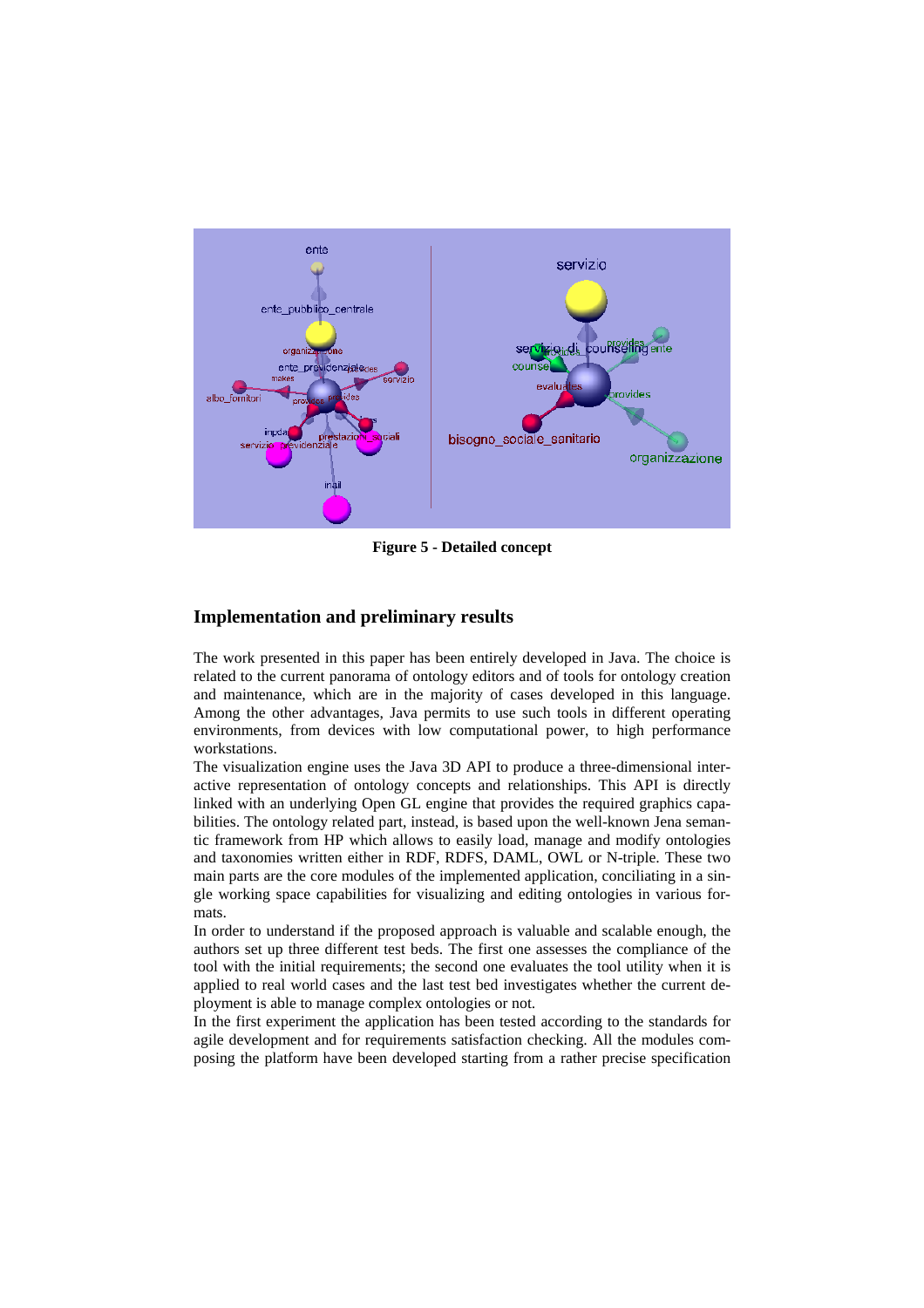and have been tested according to pre-defined J-Unit tests. After passing the basic functionality checking, the entire application has been tested against three different use cases including: simple ontology browsing, "conceptual consistency" checking and ontology development. In the ontology browsing case, a group of 8 users has been required to load and browse 5 different ontologies. The goal was to guess the domain of the chosen ontology and to analyze the granularity of the knowledge model. The 5 ontologies used in this experiment are: the well-known Pizza ontology from Protègè, the SUMO (Suggested Upper Merged Ontology) ontology, a music ontology developed from scratch by the authors, the CABLE ontology and the Passepartout ontology developed by the authors in collaboration with the Passepartout service of the Turin's municipality.

Results for each of the ontologies are reported in Table 1.

| Ontology                                                    | <b>Topics involved</b>                                                                           | Topic and level of detail identification |                |                |                |                |                |                |                |
|-------------------------------------------------------------|--------------------------------------------------------------------------------------------------|------------------------------------------|----------------|----------------|----------------|----------------|----------------|----------------|----------------|
|                                                             |                                                                                                  | U <sub>1</sub>                           | U <sub>2</sub> | U <sub>3</sub> | U <sub>4</sub> | U <sub>5</sub> | U <sub>6</sub> | U <sub>7</sub> | U <sub>8</sub> |
| <b>SUMO</b><br>(OWL)                                        | Many general<br>topics                                                                           | ✓                                        | $\mathbf x$    | $\mathbf{x}$   | ✓              | ✓              | $\mathbf{x}$   | $\checkmark$   |                |
| Music<br>(RDF/S)                                            | Instruments,<br>Music actors.<br>Music genres,<br>etc.                                           |                                          |                |                | ✓              |                | $\mathbf x$    | ✓              | ×              |
| <b>CABLE</b><br>(OWL)                                       |                                                                                                  | ✓                                        | ✓              |                | ✓              |                | ✓              |                |                |
| Passepartout<br>(OWL,<br>$RDF/S$ )                          | Disability, Aids<br>for disable peo-<br>ple, bureaucratic<br>issues related to<br>handicap, etc. |                                          | $\mathbf{x}$   |                | $\mathbf x$    | $\mathbf x$    |                |                |                |
| Pizza (OWL)                                                 | Pizzas                                                                                           | ✓                                        |                |                |                |                |                |                |                |
| $x$ = not recognized<br>$\checkmark$ = correctly recognized |                                                                                                  |                                          |                |                |                |                |                |                |                |

**Table 1. Results for the ontology browsing use case** 

Checking the ontology for "conceptual consistency" is rather different from the formal consistency checking done by logic reasoners. What has to be checked is not the ontology consistence for reasoning and inference, but whether a user can detect domain-related inconsistencies created during the ontology design process. For example, a concept may inherit some relationships that are not appropriate for it, either because of a wrong parent-child relation or because of a previously undetected error in the domain modeling: in this case the ontology is formally consistent but not conceptually. The ontologies involved in this test were the same used in the previous one, as well as the users.

Some interesting aspects came out from the experimentation: the detection of "conceptual inconsistencies" through the observation of the ontology representation appears, in fact, strongly dependent on the dimension of the knowledge domain and on the expertise that the user has in that domain. So, for example, by looking at Table 2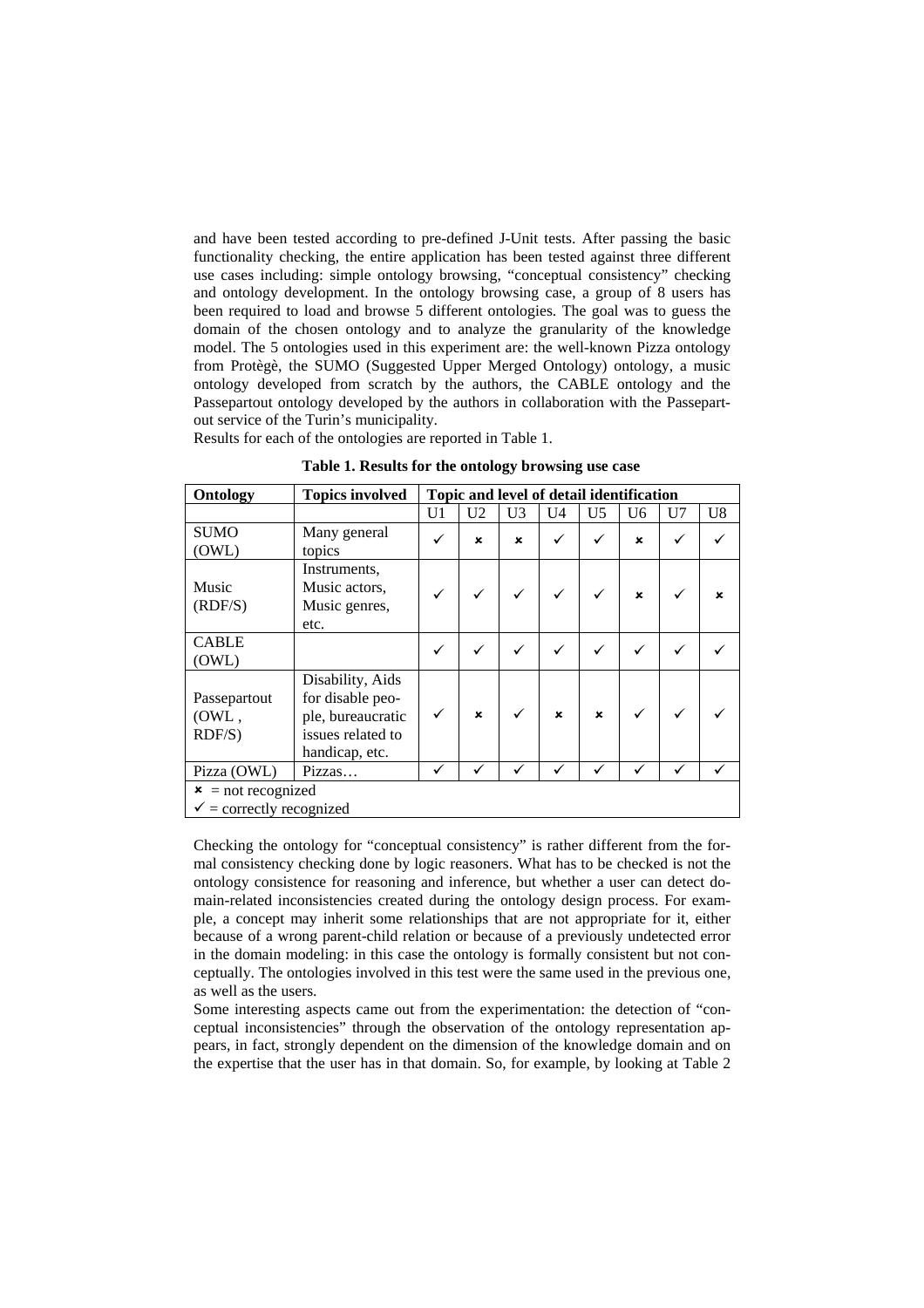it is clearly noticeable that in the SUMO ontology no inconsistencies were found, as it is, in fact, huge and well designed, while the involved testers had a very poor background on the SUMO domain. On the other side, in the CABLE ontology almost all inconsistencies were detected since the ontology is small (80 concepts) and the domain was well known by all the experimenters. In conclusion, determining whether the proposed OntoSphere application is or is not able to evidence inconsistence is very difficult, since the involved factors are diverse and can interact in complex patterns.

| Ontology                           | Number of<br>known concep-<br>tual inconsis-<br>tencies | <b>Number of detected inconsistencies</b> |                |                |                |                |                |                |                |  |
|------------------------------------|---------------------------------------------------------|-------------------------------------------|----------------|----------------|----------------|----------------|----------------|----------------|----------------|--|
|                                    |                                                         | U1                                        | U <sub>2</sub> | U <sub>3</sub> | U <sub>4</sub> | U <sub>5</sub> | U<br>6         | U<br>7         | U <sub>8</sub> |  |
| <b>SUMO</b><br>(OWL)               | ? (not known)                                           | $\theta$                                  | $\theta$       | $\Omega$       | $\theta$       | $\overline{0}$ | $\Omega$       | $\theta$       | $\Omega$       |  |
| Music<br>(RDF/S)                   | 6                                                       | $\theta$                                  | $\theta$       | 4              | 2              | 6              | $\theta$       | 4              | 2              |  |
| <b>CABLE</b><br>(OWL)              | $\overline{2}$                                          | $\overline{2}$                            | $\overline{2}$ | $\overline{2}$ | $\overline{2}$ | $\theta$       | $\overline{2}$ | $\overline{0}$ | $\overline{2}$ |  |
| Passepartout<br>(OWL,<br>$RDF/S$ ) | 12                                                      | 4                                         | 8              | $\Omega$       | 3              | 10             | 3              | $\theta$       | 7              |  |
| Pizza (OWL)                        | $\Omega$                                                | $\Omega$                                  | $\theta$       | $\Omega$       | $\theta$       | $\Omega$       | $\Omega$       | $\Omega$       | $\Omega$       |  |

**Table 2. The results of the "conceptual inconsistencies" checking.** 

When the proposed application is used for ontology development, the support provided for detecting conceptual inconsistencies is much more evident. The adoption of OntoSphere for inspecting the work in progress allowed, in fact, to easily detect modeling errors. In particular, the mostly recognized errors were about relationship propagation along the ontology hierarchy and wrong definitions of parent-child (*isA*) relationships. Although it is quite difficult to fill-up a table for showing how, and to what extent, the proposed application supports the process of ontology creation, interviews with users evidenced that many times the experimenters were able to quickly spot the modeling errors. Their opinion indicated the intuitive visualization and the capability to visually represent inherited and inferred relationships as the main factors for achieving success in their own modeling process.

This last experiment actually lies between the functional tests and real world test cases. However, to provide a more grounded experimentation (please note that the results here presented are still very preliminary) the authors performed a real world test in the occasion of the final meeting of CABLE, a European MINERVA project on "CAse Based e-Learning for Educators" []. In that meeting, a demo of the Onto-Sphere application has been presented to visualize the ontology developed in the context of the CABLE project. The exciting result is that, rather than complaining about the complexity of the provided interface, or about the appearance or the controls for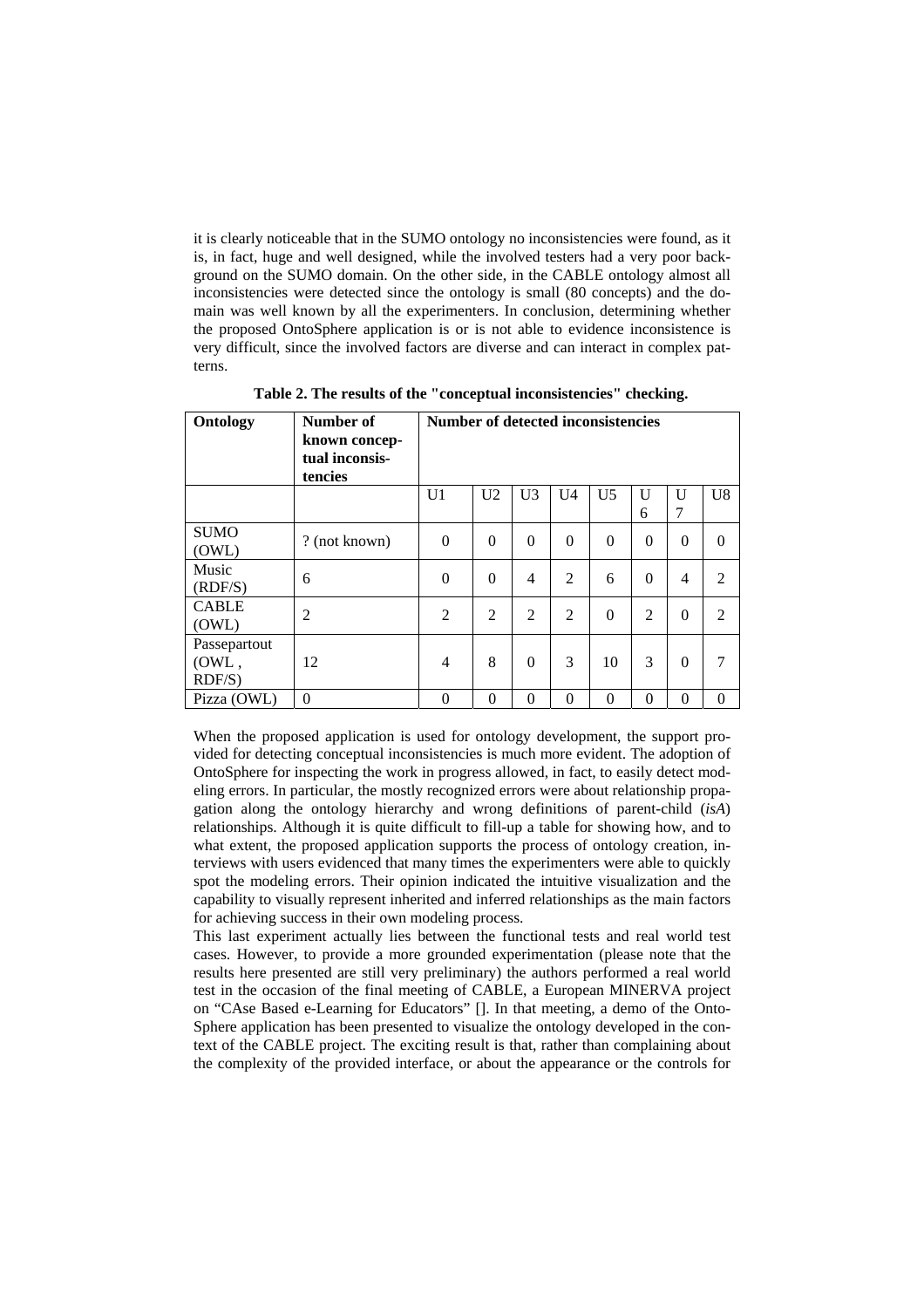browsing the ontology, the first observation was: "No! That relation can not subsist between those two concepts!" What surprisingly happened is that the application was able to highlight the inherited relations so that the errors were spotted in few minutes of ontology browsing. This is clearly a not scientific result since experiments are to be conducted in a controlled environment, shall have a clear objective and must be carried on by a significant group of users. And the aim of this paragraph is not to sustain the thesis that assumes such reaction as a good result. However, the user reactions in the CABLE meeting are encouraging signals that the still preliminary Onto-Sphere application can be a valuable instrument in ontology design and development.



**Figure 6. The Suggested Upper Merged Ontology viewed with OntoSphere.** 

As last experiment, a simple scalability test was performed: the goal was to understand if OntoSphere is able to load and visualize ontologies having great amounts of concepts and relationships. The entire SUMO ontology was therefore loaded and browsed and the loading process took around 3.5 seconds, while navigation was performed in real-time. SUMO is the Suggested Upper Merged Ontology and it is currently released under a GPL license. It counts about 20,000 concepts related by over 60,000 axioms. The screenshots show OntoSphere running with the SUMO ontology and visualizing the "Internal Change" branch that stems from the root concept "Process" (Figure 6), and the sub-tree lying under the ontology root concept "Entity" (Figure 7).

There are still some issues to be fixed when browsing really huge ontologies: the visualized concepts tend to clash if the number of concepts visualized at the same time is high. Also the labels tend to overlap making the visualization more difficult to manage (as in many other viewers). Moreover, since a human cannot take into account more than a reasonable number of objects at a time, huge graphs shall be collapsed and different ontology navigation patterns and interfaces shall be provided.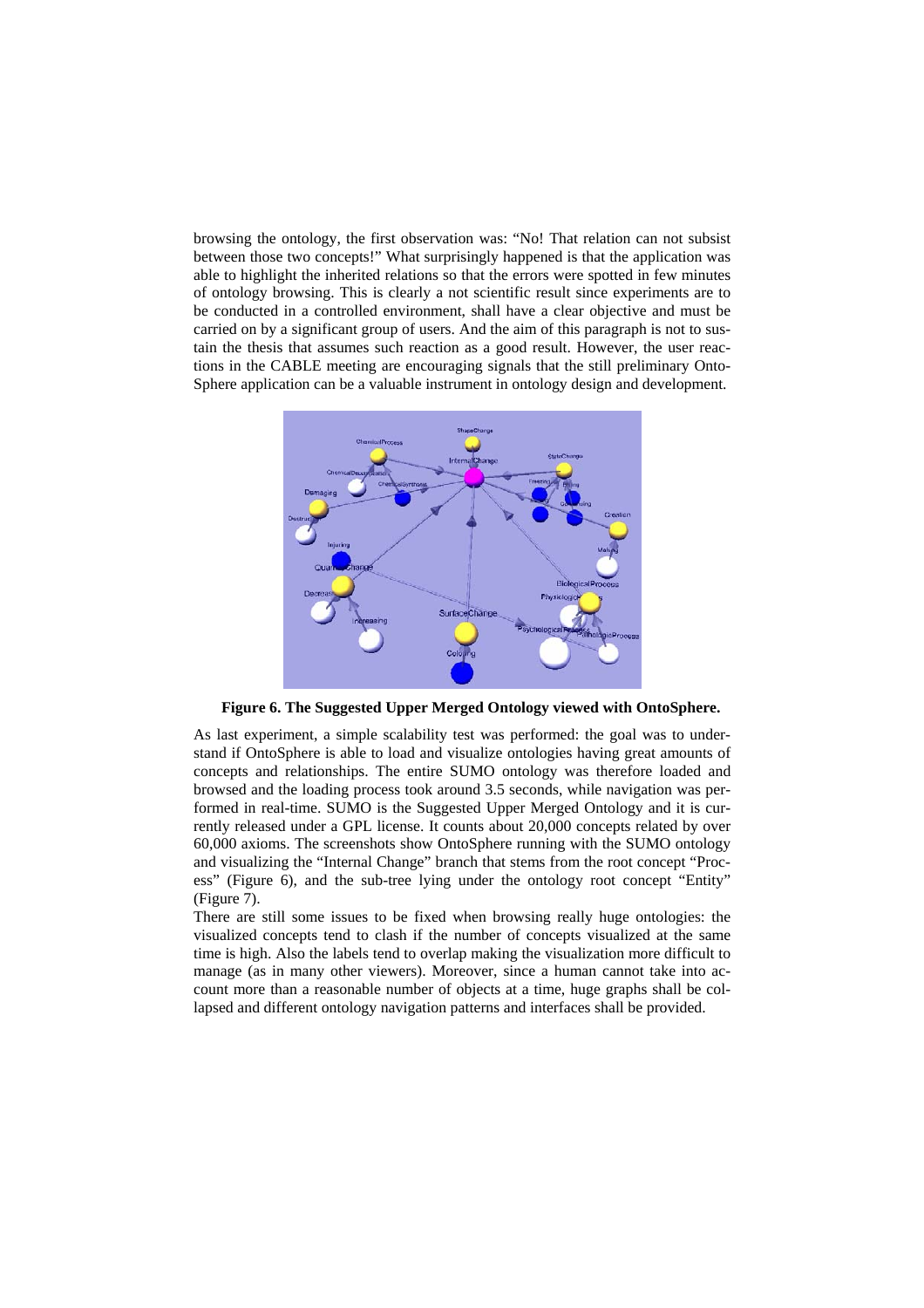

**Figure 7. Another view of the SUMO ontology in OntoSphere.** 

# **Conclusions**

In this paper the authors presented OntoSphere: a 3D ontology visualization tool. Some very preliminary results are provided showing that the proposed approach is feasible and that is judged valuable by domain experts that need to develop and review ontologies. The tool proved to be able to scale up to really huge ontologies, such as SUMO, preserving reasonable loading times and with enough fluidity in navigation.

However, there are still many issues to be addressed: concept clashes shall be resolved in a more efficient way, possibly avoiding label overlap, navigation through the ontology graph needs further refinements, making the entire process more usable and customizable, etc.

At now, the authors are working on some of these improvements and are transforming the OntoSphere application into a Protégé plug-in that will be released under the